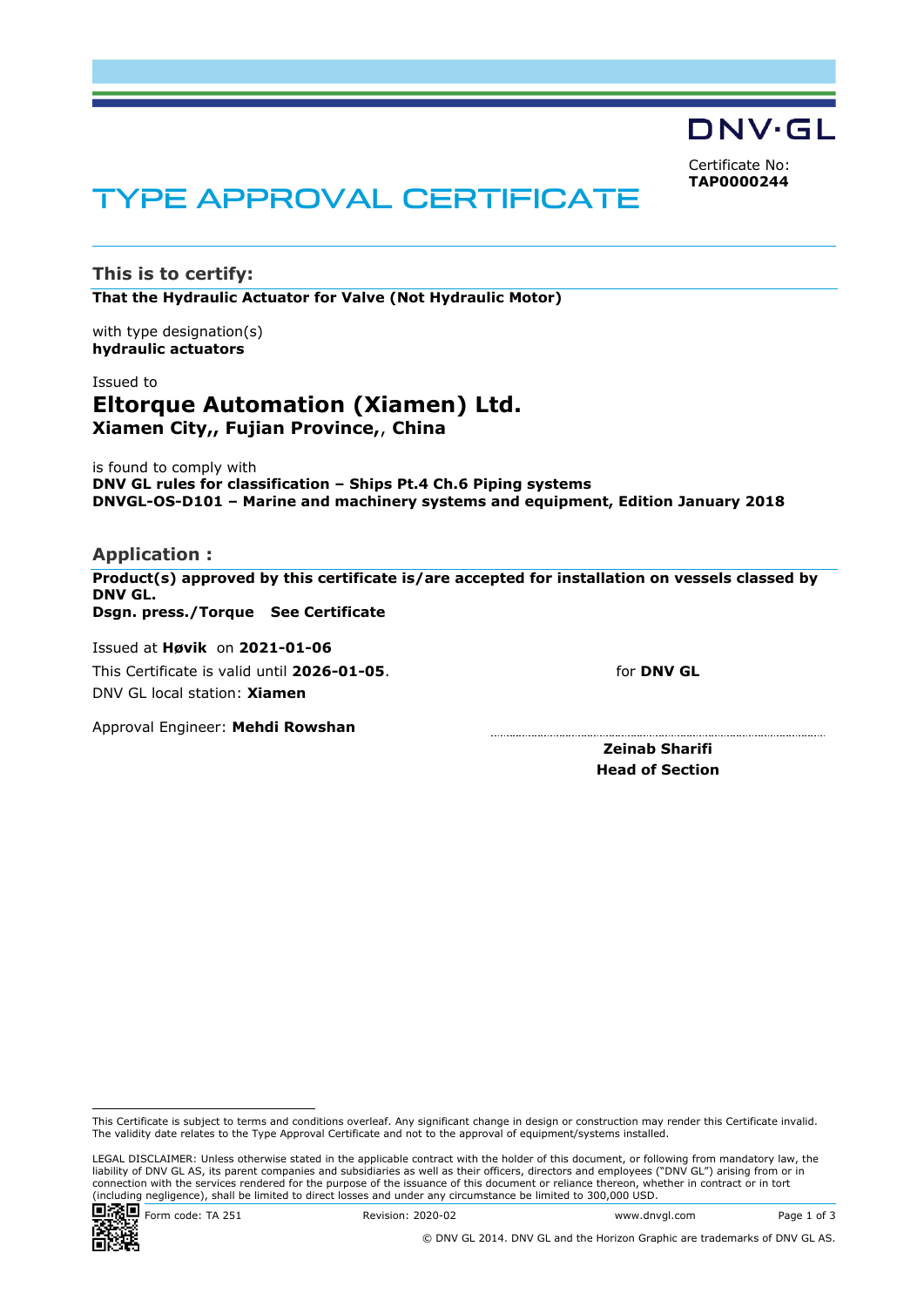Job Id: **262.1-032221-1**  Certificate No: **TAP0000244**

#### **Product description**

Rack and pinion hydraulic actuators in two types:

HSQ (Single acting): HSQ160, HSQ350, HSQ900, HSQ2000 HDQ (Double acting): HDQ120, HDQ350, HDQ700, HDQ1400, HDQ3000, HDQ5000, HDQ10K, HDQ20K

Design standard: GB 150-1998 chapter 9 /JIS8270-8285

Materials:

 Cylinder: 45# steel medium carbon (DIN EN C45(1.0503)/ ASTM 1045), SUS306/316/316L End Plate: 45# steel medium carbon (DIN EN C45(1.0503)/ ASTM 1045), SUS306/316/316L Bolting: SUS316, DIN582 Seals: NBR/PTFE

Actuator manufacturing plant:

Eltorque Automation (Xiamen) Ltd. 2/F,1# building, No.168, Huizuo Rd, XinYang Industrial Area, Haicang District, Xiamen City, Fujian Province, China

#### **Application/Limitation**

All actuators covered by this certificate are approved for 160 bar design pressure for the design temperature between -15 °C to +65 °C.

The hydraulic actuators may be installed in the electro - hydraulic models specified in the table below:

| Action Type      | No | Rack and pinion series |               |                       |  |
|------------------|----|------------------------|---------------|-----------------------|--|
|                  |    | Hydraulic              | Bore Diameter | Installed in Electro- |  |
|                  |    | actuator models        | (mm)          | hydraulic             |  |
|                  |    |                        |               | actuator model        |  |
| Double<br>Acting |    | HDQ120                 | 32            | EDQ120                |  |
|                  | 2  | HDQ350                 | 40            | EDQ350                |  |
|                  | 3  | <b>HDQ700</b>          | 50            | EDQ700                |  |
|                  | 4  | HDQ1400                | 63            | EDQ1400               |  |
|                  | 5  | HDQ3000                | 80            | EDQ3000               |  |
|                  | 6  | HDQ5000                | 100           | EDQ5000               |  |
|                  |    | HDQ10K                 | 125           | EDQ10K                |  |
|                  | 8  | HDQ20K                 | 160           | EDQ20K                |  |
| Single<br>Acting |    | <b>HSQ160</b>          | 50            | ESQ160                |  |
|                  | 2  | <b>HSQ350</b>          | 63            | ESQ350                |  |
|                  | 3  | <b>HSQ900</b>          | 90            | ESQ900                |  |
|                  | 4  | <b>HSQ2000</b>         | 125           | ESQ2000               |  |

#### **Type Approval documentation**

| Doc. ref.                                         | Rev. | Description<br>Assembly drawing and schematic diagram of Double acting hydraulic<br>actuator(120-700N)<br>Assembly drawing and schematic diagram of Double acting hydraulic<br>actuator (More than 1400N) |
|---------------------------------------------------|------|-----------------------------------------------------------------------------------------------------------------------------------------------------------------------------------------------------------|
| 821238-821243,<br>821296-821297,<br>826102-826103 | 01   | HDQ10K Hydraulic cylinder drawing                                                                                                                                                                         |
| 821244-821250,<br>826104-826105                   | 01   | HDQ20K Hydraulic cylinder drawing                                                                                                                                                                         |
| 821199, 821200-<br>821204, 826091-                | 01   | HDQ120 Hydraulic cylinder drawing                                                                                                                                                                         |